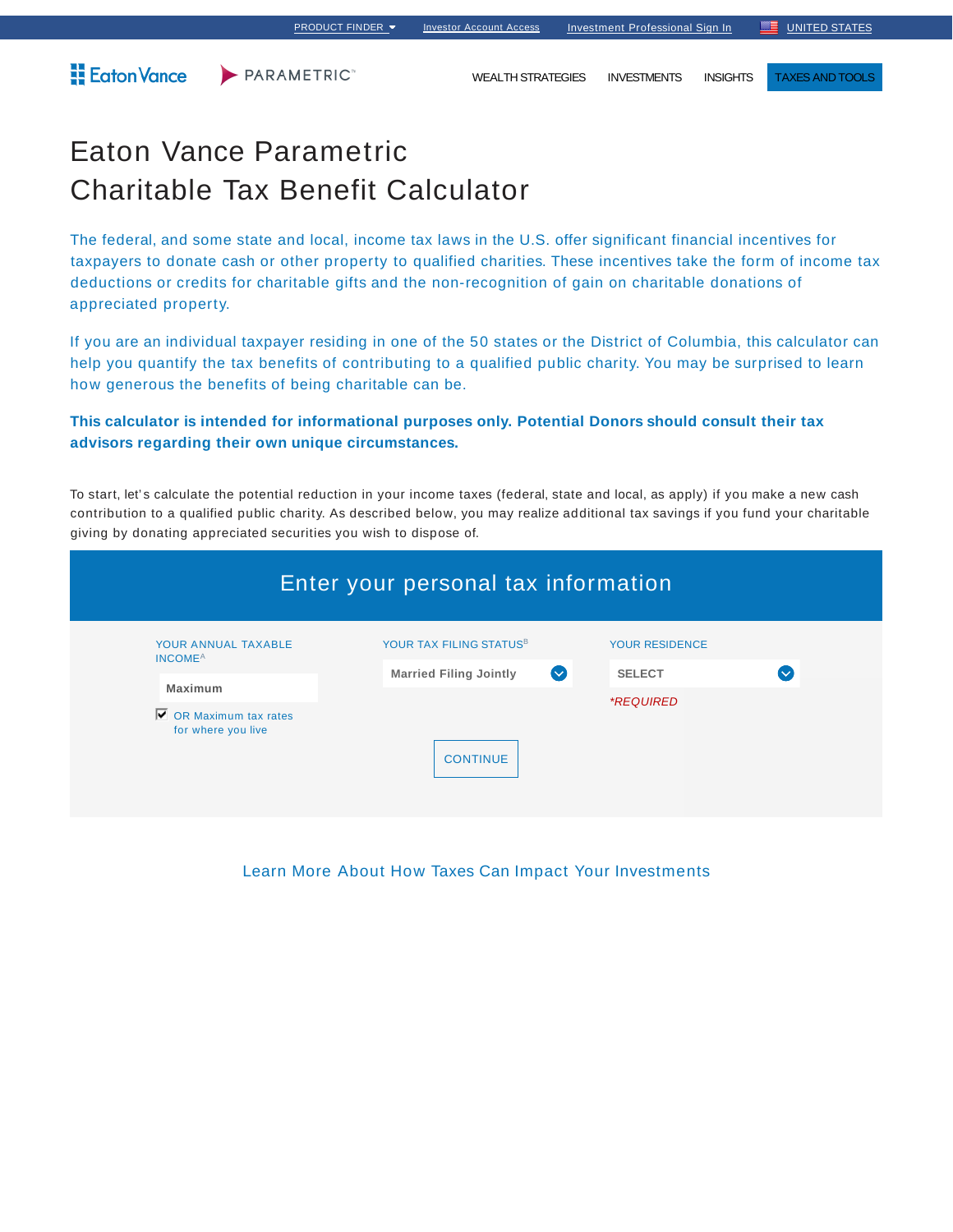| What do I pay in                                               | Compare yields                                                                                                                                  | Manage                                                                                                                       |
|----------------------------------------------------------------|-------------------------------------------------------------------------------------------------------------------------------------------------|------------------------------------------------------------------------------------------------------------------------------|
| taxes on my                                                    | on different                                                                                                                                    | concentrated                                                                                                                 |
| investments?                                                   | types of bonds                                                                                                                                  | stock positions                                                                                                              |
| See the tax rates that<br>apply to your investment<br>returns. | See how the yields of<br>in-state municipal bonds<br>compare with<br>out-of-state municipals<br>and taxable bonds on a<br>tax-equivalent basis. | See how diversifying your<br>portfolio on a tax-deferred<br>basis can be a better<br>option than a taxable sale<br>of stock. |
| <b>CALCULATE</b>                                               | <b>CALCULATE</b>                                                                                                                                | <b>CALCULATE</b>                                                                                                             |
| <b>YOUR TOTAL</b>                                              | <b>YOUR AFTER-TAX YIELD</b>                                                                                                                     | <b>THE IMPACT ON YOUR</b>                                                                                                    |
| <b>TAX RATE</b>                                                | <b>POTENTIAL</b>                                                                                                                                | <b>PORTFOLIO VALUE O</b>                                                                                                     |

IMPORTANT: The projections or other information generated by this calculator regarding the likelihood of various outcomes are hypothetical in nature and are not guarantees of future results. The calculator does contemplate charitable contributions through a US Legacy Income Trust ® for which Eaton Vance Distributors, Inc. is a paid solicitor. Charitable split-interest instruments vary in features and benefits and donors should consult their tax advisor regarding their own unique circumstances.

The Eaton Vance Parametric Charitable Tax Benefit Calculator is offered solely for purposes of understanding how charitable giving may impact your income tax savings. It is not a solicitation for a charitable contribution and Eaton Vance Management is not providing any fundraising advice in connection with the Eaton Vance Parametric Charitable Tax Benefit Calculator. **Eaton Vance Distributors, Inc. is a paid solicitor of the U.S. Charitable Gift Trust and the U.S. Legacy Income Trusts, receiving compensation as described in the applicable information statement or gifting booklet.**

The output of this calculator is for educational purposes only and should not be considered investment, legal or tax advice. It is intended for use by U.S. individual taxpayers resident in the 50 states or the District of Columbia, and is not applicable to trusts, estates, corporations or persons subject to special rules under federal, state or local income tax laws. This calculator addresses the treatment of charitable contributions of cash and securities owned more than one year that are held outside qualified retirement plans and other tax-deferred or tax-exempt investment vehicles. Contributions are assumed to be made to an entity treated as a " 50% limit organization" fo r federal income tax purposes, which includes U.S. charitable organizations that are tax-exempt under Internal Revenue Code (IRC) Section 501(c)(3) and that are either public charities or private operating foundations as defined under IRC Section 170(b)(1)(a). The tax treatment of other types of charitable contributions is outside the scope of this calculator, and may vary significantly from the results presented herein. The output is general in nature and is not intended to serve as the primary or sole basis for charitable giving, investment or tax-planning decisions.

The indicated charitable tax benefits are based on U.S. federal, state and local tax laws generally in effect as updated April 6, 2022. Tax laws are subject to change, and this analysis may not reflect the most current versions. For more individualized information, you should consult your tax advisor or investment professional. You bear sole responsibility for any decisions you make based on the output of this calculator. The calculator makes certain assumptions that may not apply to you. The calculator has many inherent limitations, and individual results may vary.

The calculation of potential income tax savings from avoided capital gain realization is based on the assumption that the indicated securities are alternatively sold to fund a cash charitable donation equal in value to the after-tax proceeds of the sale. The amount of potential income tax savings shown is calculated as the value of the contributed securities multiplied by the ratio of (a) the product of the combined federal, state and local long-term capital gain tax rate that applies and the amount of unrealized gain in the contributed securities as a percentage of the value of the contributed securities (gain percentage) and (b) one minus the product of the combined long-term capital gain tax rate that applies and the gain percentage. As calculated, the indicated amount of potential income tax savings from avoided capital gain realization equals the dollar value of the contributed securities that the donor could retain by funding the charitable contribution in kind, rather than by selling the indicated securities and donating the after-tax proceeds of the sale. If the contributed securities would not otherwise have been sold, donating securities to charity does not generate additional income tax savings beyond a cash contribution of equal value.

In addition to the itemized federal income tax deduction for qualified gifts to charity available to individual taxpayers, 31 states, DC and the local jurisdictions in IA, MD, NY and OR that tax individual income also permit resident taxpayers to deduct or receive a tax credit for qualified gifts to charity. The availability of charitable deductions or credits for resident taxpayers is generally limited to those who itemize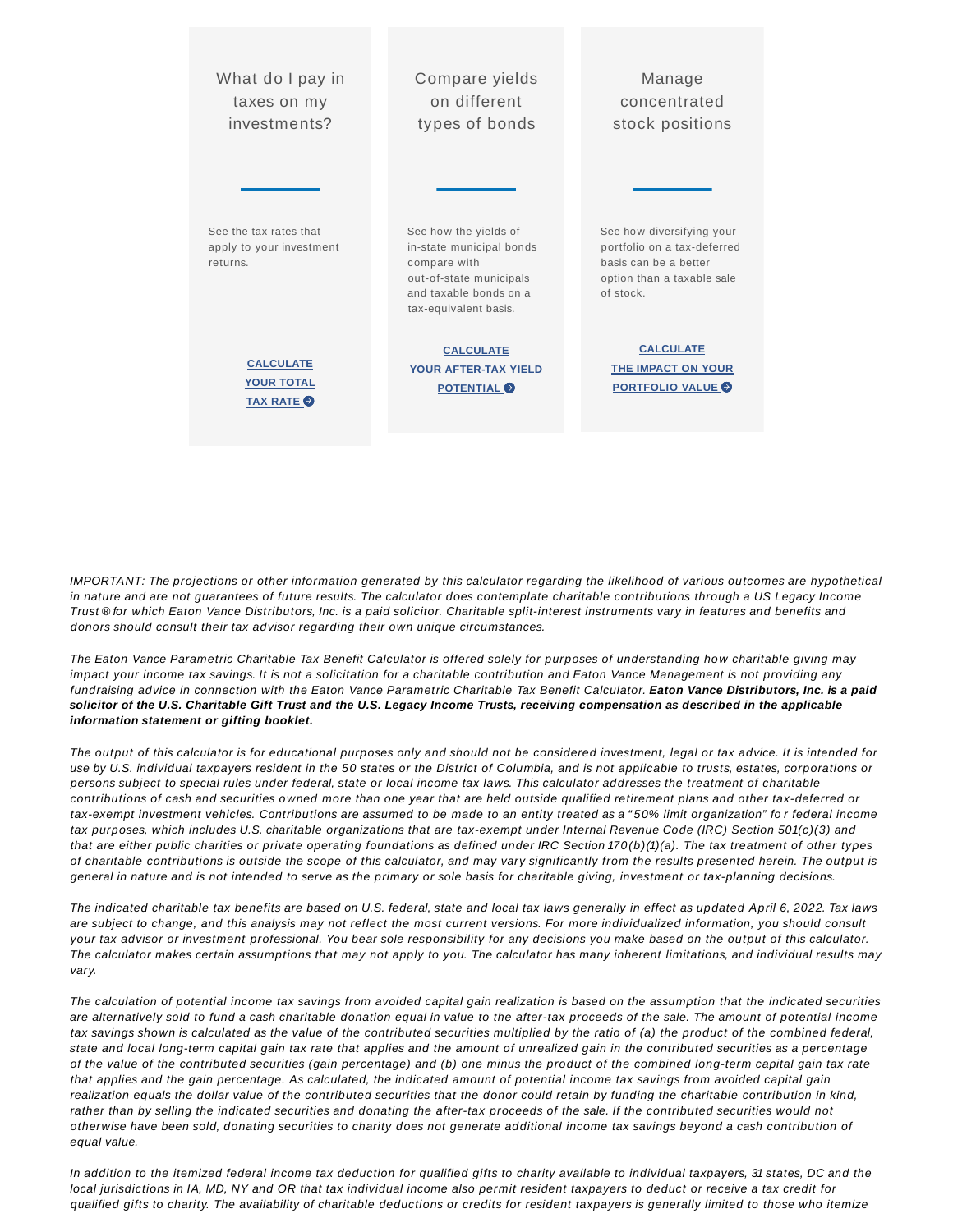their federal income tax deductions in DC, GA, ID, KS, LA, ME, MD, MO, NE, NM, ND, OK, SC, UT and VA; other states (AL, AR, AZ, CA, DE, HI, IA, KY, MN, MS, MT, NY, NC, OR, VT and WI) permit resident taxpayers to deduct or receive a credit for qualified charitable gifts irrespective of whether they itemize federal deductions. CO resident taxpayers who do not itemize their federal income tax deductions may deduct qualified charitable gifts in excess of \$500 annually for state income tax purposes. For CO resident taxpayers who itemized their federal income tax deductions allowable itemized deductions are limited to \$30,000 (in 2021) for single and head of household (HOH) taxpayers with federal adjusted gross income (AGI) in excess of a threshold amount (in 2021, \$400,000) and \$60,000 for married filing jointly (MFJ) taxpayers with federal adjusted gross income (AGI) in excess of a threshold amount (in 2021, \$400,000). AZ resident taxpayers who do not itemize their state income tax deductions may increase their AZ standard deduction by 25% of the amount of their qualified charitable gifts. Income tax deductions or credits for qualified charitable gifts are subject to annual caps in ME and VT and are not available to ME resident taxpayers whose ME adjusted gross income (AGI) exceeds a threshold amount. Resident taxpayers whose state or federal AGI exceeds a prescribed threshold may be subject to the partial disallowance of their charitable deductions in CA, HI, MN, NY, MN and VA and may be subject to the complete disallowance of their charitable deductions in DC. The tax credit for qualified charitable contributions in UT may not be available for resident taxpayers whose UT taxable income exceeds a prescribed threshold. The tax credit for qualified charitable contributions in WI is available only to resident taxpayers whose WI itemized deductions exceed their allowable WI standard deduction. Residents of AK, FL, NV, SD, TN, TX, WA and WY are not subject to state or local income tax, and therefore receive no state or local charitable income tax deduction or credit. Residents of CT, IL, IN, MA, MI, NH, NJ, OH, PA, RI and WV are subject to state income tax, but no charitable income tax deduction or credit is allowable in those states. Among cities, counties and other local jurisdictions in the U.S. whose residents are subject to local income tax, only those in IA, MD, NY and OR permit the deduction of qualified charitable gifts for local income tax purposes.

 $^{\text{A}}$  Taxable income is your annual gross income for federal tax purposes, less adjustments and the federal deductions you claim (standard or itemized).

 $^{\rm B}$  The "Married Filing Separately" and "Qualifying Widow(er)" filing status are not given as options on this calculator, but may apply to you. Charitable tax benefits for qualifying widow(er)s are the same as indicated for "Ma rried Filing Jointly."

Long-term capital gains (LTCGs) are gains recognized on the taxable disposition of a capital asset held for more than one year. LTCGs are generally subject to federal tax at rates up to 20% (plus the federal net investment income tax that applies – see below); higher LTCG rates apply to collectibles, section 1202 qualified small business stock and section 1250 real property, which are not addressed herein. In most states, LTCGs are subject to state and applicable local income tax at the same rates as apply to ordinary investment income. Certain states exclude a portion of LTCGs from taxable income: AR (50%); AZ (25%, only for assets acquired after 12/31/11); ND (40%); NM (40%); SC (44%); and WI (30%), the effect of which is included herein. WA imposes a tax of 7% on the sale or exchange of LTCG assets if the profits exceed \$250,000, the effect of which is not shown. MT provides a non-refundable tax credit of 2% for net capital gains, the effect of which is included. For KS residents, LTCGs are not subject to local income tax where applicable, the effect of which is included. Net LTCGs in excess of \$10 million are excluded from AR taxable income, net LTCGs of up to \$5,000 annually are excluded from VT taxable income and net capital gains of up to \$1,0 0 0 annually are excluded from NM taxable income, the effects of which are not included herein. LA and OK exclude from taxable income all or a portion of LTCGs realized on sales of stock of in-state companies held for multiple years and certain other states provide favorable treatment of limited categories of LTCGs, the benefits of which are not shown.

The 3.8% federal net investment income (NII) tax applies to individuals, estates and trusts with modified adjusted gross income (MAGI) above applicable threshold amounts (\$200,000 for single and head of household; \$250,000 for married filing jointly). NII generally includes gross income from taxable interest, dividends, annuities, royalties and rents (unless derived from a trade or business that isn't a pa ssive activity or trading business) and net gains on assets generating NII, net of allowable expenses. For the purposes of this calculator, your MAGI is assumed to equal your taxable income.

The calculation of charitable tax benefits is based on the federal, state and local income tax rates that apply to an incremental dollar of your investment income or gain and an incremental dollar of your qualified charitable contributions, which may vary from the treatment of larger amounts of income, gain or qualified charitable contributions. The analysis assumes that your taxable income for state and local tax purposes equals your federal taxable income. Material variations could cause your indicated charitable tax benefits to be overstated or understated. This analysis ignores the limited deduction for federal income taxes paid that is available in certain states (MO, MT and OR) and the limited itemized deduction for state and local income taxes paid that is available in certain states (AZ, GA, HI, MO and ND), which may cause the amount of your charitable tax benefits to vary from the amounts indicated. Charitable tax benefits indicated for AL and IA residents reflect the deduction for federal taxes paid that is available in those states. This analysis does not consider the impact on charitable tax benefits of the federal alternative minimum tax (AMT) or the AMT imposed by certain states (CA, CO, CT, IA and MN). The indicated charitable tax benefits may not apply to contributions of assets held in qualified retirement plans and other tax-deferred or tax-exempt investment vehicles.

This analysis does not consider the limited adjustment from income (\$600 for married filing jointly; \$300 for single and head of household) allowable for certain charitable contributions made in 2021 by individual taxpayers who elect the standard deduction on their federal income tax returns. As a result, the charitable tax benefits indicated for non-itemizing individual taxpayers who make cash gifts to a qualified public charity other than a donor-advised fund or a "supporting organization" as defined in IRC Section 509(a)(3) may be understated. This benefit does not currently apply to contributions made in 2022.

in  $\mathbf{y}$   $\blacksquare$